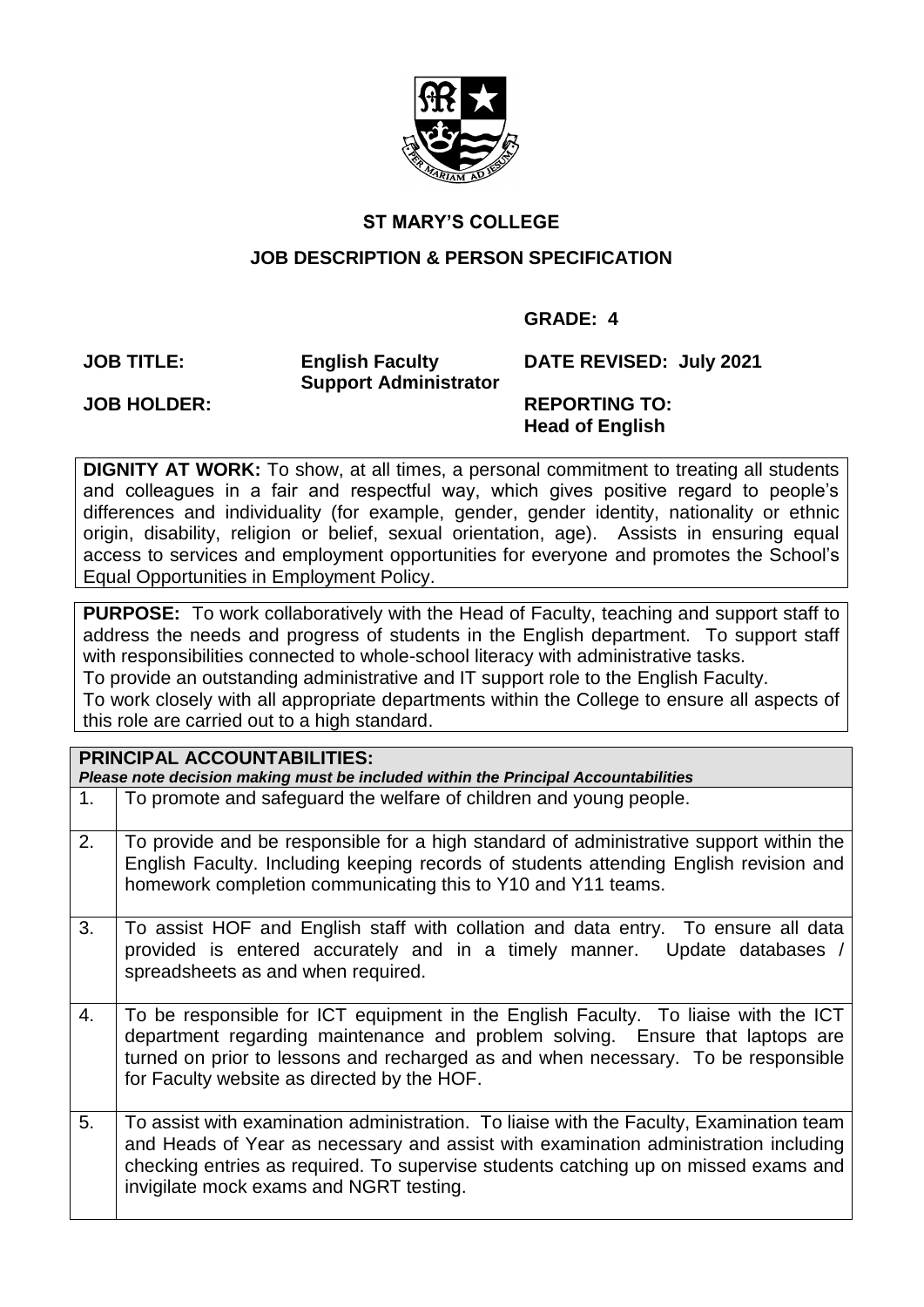| 6.                                                                                                                                                                                                                                                                                                                                                                                                                                                       | To assist with intervention support. Liaise with parents regarding revision sessions.<br>Assist and support teaching staff with intervention, immersive revision and mentoring<br>as and when necessary.                                                                                                                                                                                                                                                                                                          |  |  |  |  |
|----------------------------------------------------------------------------------------------------------------------------------------------------------------------------------------------------------------------------------------------------------------------------------------------------------------------------------------------------------------------------------------------------------------------------------------------------------|-------------------------------------------------------------------------------------------------------------------------------------------------------------------------------------------------------------------------------------------------------------------------------------------------------------------------------------------------------------------------------------------------------------------------------------------------------------------------------------------------------------------|--|--|--|--|
| 7.                                                                                                                                                                                                                                                                                                                                                                                                                                                       | To communicate with HOY's, Y11 team, parents and students using a variety of media,<br>including phone calls, texts, emails, letters and reports etc. To run the English dept.<br>social media and ensure that content is appropriate and varied.                                                                                                                                                                                                                                                                 |  |  |  |  |
| 8.                                                                                                                                                                                                                                                                                                                                                                                                                                                       | To attend English Faculty CDM meetings and any other appropriate departmental<br>meetings. To take notes as necessary and distribute as directed by HOF.                                                                                                                                                                                                                                                                                                                                                          |  |  |  |  |
| 9.                                                                                                                                                                                                                                                                                                                                                                                                                                                       | To manage classroom displays including researching appropriate content and links to<br>SOWs, curriculum and current reading trends. Linking with the LRC and school<br>librarian to ensure that English displays support LRC enrichment strategies and<br>promotion of reading for pleasure.                                                                                                                                                                                                                      |  |  |  |  |
| 10.                                                                                                                                                                                                                                                                                                                                                                                                                                                      | To be responsible for stock check and auditing of supplies and reading materials. To<br>be responsible for placing orders in a timely manner and maintaining supplies for the<br>Faculty and keeping Resources Room in good order. To maintain a catalogue of<br>department manipulatives and keep a log of their use. To request photocopying and<br>distribute material as needed. To ensure the efficient use of departmental resources by<br>seeking a range of quotations for goods as and when appropriate. |  |  |  |  |
| 11.                                                                                                                                                                                                                                                                                                                                                                                                                                                      | Administrative support for Year 11 immersive mock examinations, collecting data and<br>analysing. To communicate with classroom teachers regarding students that are failing<br>to attend revision sessions.                                                                                                                                                                                                                                                                                                      |  |  |  |  |
| 12.                                                                                                                                                                                                                                                                                                                                                                                                                                                      | To take responsibility for supervising the LRC in the absence of the school librarian<br>ensuring appropriate use of the Reading Cloud Library management software and<br>supervising students at break and lunch.                                                                                                                                                                                                                                                                                                |  |  |  |  |
| 13.                                                                                                                                                                                                                                                                                                                                                                                                                                                      | To manage and distribute cover during periods of English staff sickness and to ensure<br>appropriate emergency cover is in place, as and when required. To support with the<br>management and distribution of cover across the school and other departments during<br>periods of extreme staff shortage.                                                                                                                                                                                                          |  |  |  |  |
| 14.                                                                                                                                                                                                                                                                                                                                                                                                                                                      | To assist DEC team with the quarterly packaging of School Reports – ensuring that<br>tight deadlines are adhered to and the accuracy of report packaging.                                                                                                                                                                                                                                                                                                                                                         |  |  |  |  |
| 15.                                                                                                                                                                                                                                                                                                                                                                                                                                                      | To utilise relevant software appropriately and accurately including creation of UR<br>numbers for new students; use of SIMS to implement staff timetable changes and<br>students set alterations and changes to personal tutors.                                                                                                                                                                                                                                                                                  |  |  |  |  |
| 16.                                                                                                                                                                                                                                                                                                                                                                                                                                                      | Management of the NGRT software including creating student accounts, creating test<br>events, communicating student login details with students and relevant staff; liaising<br>with year teams and classroom teachers to ensure the testing is appropriately<br>organised, set-up systems prior to testing and on the day support.                                                                                                                                                                               |  |  |  |  |
| The Health and Safety at Work etc. Act 1974 and associated legislation places<br>responsibilities for health and safety on St Mary's College, as your employer and you as an<br>employee of the school. In addition to the School's overall duties, the post holder has<br>personal responsibility for their own health & safety and that of other employees; additional<br>and more specific responsibilities are identified in the School's H&S policy |                                                                                                                                                                                                                                                                                                                                                                                                                                                                                                                   |  |  |  |  |
| School.                                                                                                                                                                                                                                                                                                                                                                                                                                                  | <b>GENERAL:</b><br>The above principal accountabilities are not exhaustive and may vary without changing the<br>character of the job or level of responsibility. The post holder must be flexible to ensure the<br>operational needs of the School are met. This includes the undertaking of duties of a similar<br>nature and responsibility as and when required, throughout the various work places in the                                                                                                     |  |  |  |  |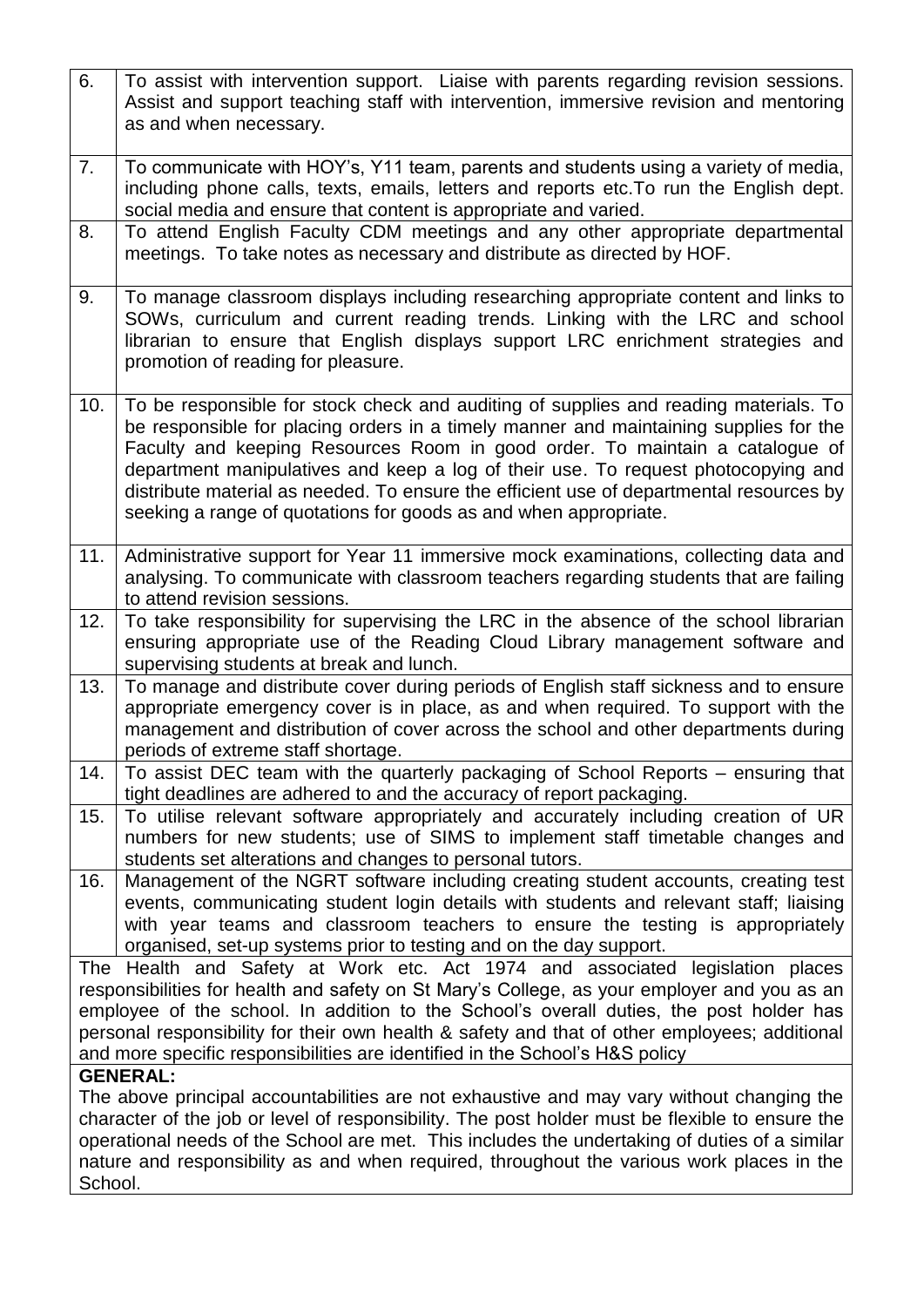#### **DIMENSIONS: All sections should be completed – if there aren't any state 'none'**

# 1**. Responsibility for Staff:**

None

# 2. **Responsibility for Customers/Clients:**

English Faculty staff, students, parents and visitors to the Eng department

# 3. **Responsibility for Budgets:**

None

# 4. **Responsibility for Physical Resources:**

 ICT equipment, English Faculty resources including management or English texts and revision guides

### **WORKING RELATIONSHIPS: All sections should be completed – if there aren't any state 'none'**

# 1. **Within Service Area/Section:**

Provides administrative service to the English Faculty Parents and students Visitors to the English Department

# 2**. With Any Other Areas**

To liaise with all other departments, staff within the college

# **3. With External Bodies to the School**

To manage external relationships with external providers that we regularly work with including Hull Truck Theatre, the RSC, English and Media Centre, No More Marking, Digital Theatre and Audiopi.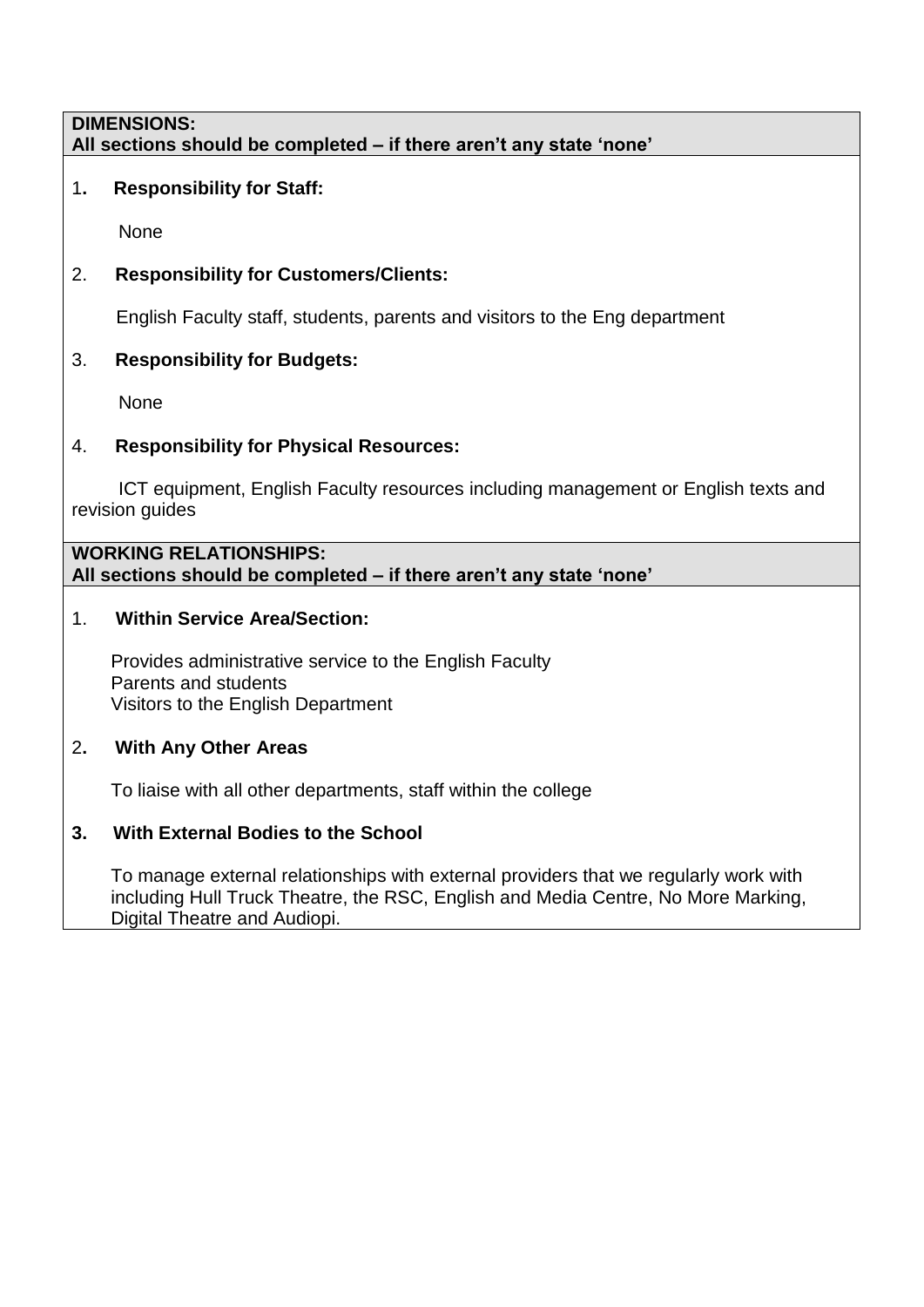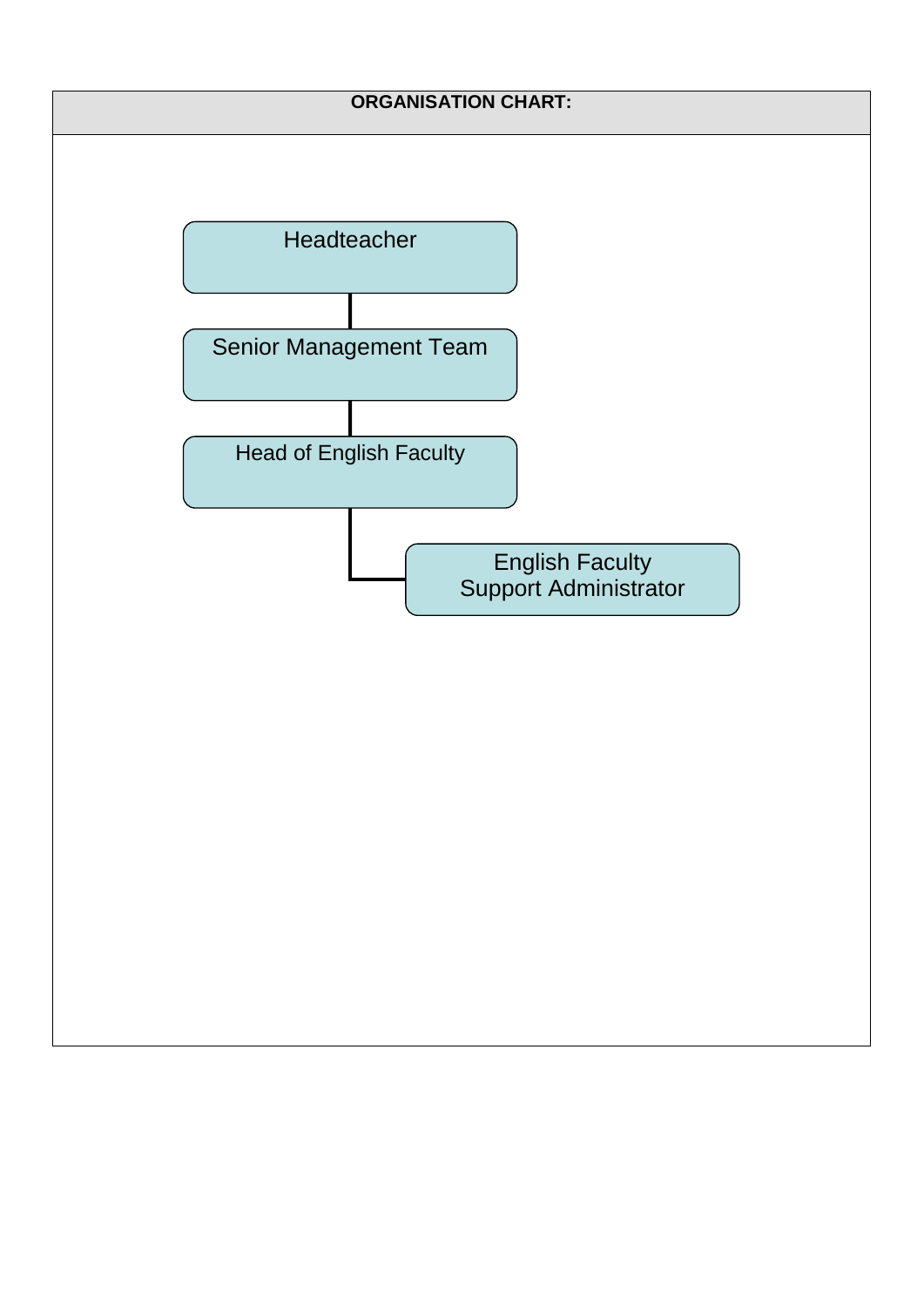|                                                                                                                                                                                                           | <b>Tick relevant level for each</b><br>category |                 |                 |      |           |         |                                                                                                |
|-----------------------------------------------------------------------------------------------------------------------------------------------------------------------------------------------------------|-------------------------------------------------|-----------------|-----------------|------|-----------|---------|------------------------------------------------------------------------------------------------|
|                                                                                                                                                                                                           | Not applicable                                  | NO <sub>-</sub> | <b>Moderate</b> | High | Very High | Intense | <b>Supporting Information</b><br>(if applicable)                                               |
| <b>PHYSICAL DEMANDS:</b><br>Physical Effort and/or Strain -<br>(tiredness, aches and pains over<br>and above that normally incurred in<br>a day to day office environment).                               |                                                 |                 | X               |      |           |         | Movement of books and<br>ICT equipment around the<br>English dept. Hanging wall<br>displays.   |
| <b>WORKING CONDITIONS:</b><br>Working Conditions - (exposure to<br>objectionable, uncomfortable or<br>noxious conditions over and above<br>that normally incurred in a day to<br>day office environment). | $\mathsf{X}$                                    |                 |                 |      |           |         |                                                                                                |
| <b>EMOTIONAL DEMANDS:</b><br>Exposure to objectionable situations<br>over and above that normally<br>incurred in a day to day office<br>environment.                                                      |                                                 | X               |                 |      |           |         | Nature of the role is<br>reactive and requires<br>postholder to be flexible<br>and responsive. |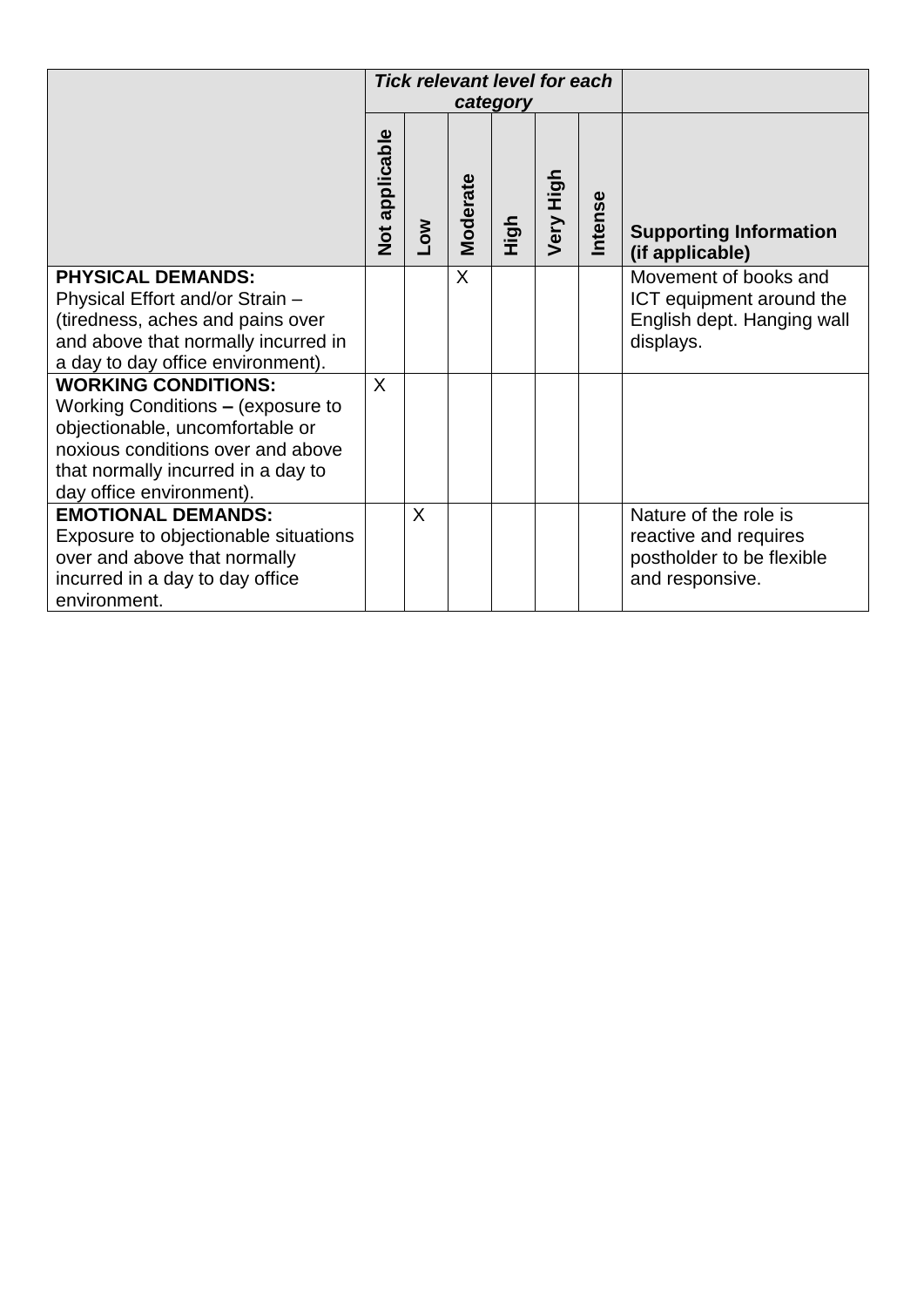|                                                                                                                                                                                             |                                                                                                                                                                                                                                                                                                                                                                                                                      | <b>Tick</b><br>relevant |                  | <b>List</b><br>code/s* |  |  |
|---------------------------------------------------------------------------------------------------------------------------------------------------------------------------------------------|----------------------------------------------------------------------------------------------------------------------------------------------------------------------------------------------------------------------------------------------------------------------------------------------------------------------------------------------------------------------------------------------------------------------|-------------------------|------------------|------------------------|--|--|
|                                                                                                                                                                                             | <b>PERSON SPECIFICATION</b>                                                                                                                                                                                                                                                                                                                                                                                          |                         | column           |                        |  |  |
|                                                                                                                                                                                             | The information listed as essential (the column that is shaded) is<br>used as part of the job evaluation process. The requirements<br>identified as desirable are used for recruitment purposes only.<br>*Codes: $AF = Application Form$ , $I = Interview$ , $CQ = Certificance$ of<br>Qualification, $R =$ References (should only be used for posts requiring<br>$CRB's$ , $T = Test/Assessment, P = Presentation$ | Essential               | <b>Desirable</b> | How<br>identified      |  |  |
| 1.                                                                                                                                                                                          | <b>Qualifications:</b>                                                                                                                                                                                                                                                                                                                                                                                               |                         |                  |                        |  |  |
|                                                                                                                                                                                             | GCSE's minimum grade C (grade 4/5) (or equivalent grades), or<br>above, in English and Maths.                                                                                                                                                                                                                                                                                                                        | $\sqrt{ }$              |                  | <b>CQ/AF</b>           |  |  |
|                                                                                                                                                                                             | GCSE grade C (grade 4/5) or above in ICT.                                                                                                                                                                                                                                                                                                                                                                            |                         | $\sqrt{}$        | <b>CQ/AF</b>           |  |  |
|                                                                                                                                                                                             | Level 1 Safeguarding                                                                                                                                                                                                                                                                                                                                                                                                 |                         | $\sqrt{ }$       | <b>CQ/AF</b>           |  |  |
| 2.                                                                                                                                                                                          | <b>Relevant Experience:</b>                                                                                                                                                                                                                                                                                                                                                                                          |                         |                  |                        |  |  |
|                                                                                                                                                                                             | Experience working in administration                                                                                                                                                                                                                                                                                                                                                                                 | $\sqrt{ }$              |                  | AF/IR                  |  |  |
|                                                                                                                                                                                             | Experience working in an educational environment                                                                                                                                                                                                                                                                                                                                                                     |                         | $\sqrt{}$        | AF/1                   |  |  |
|                                                                                                                                                                                             | Experience working with multi-agencies                                                                                                                                                                                                                                                                                                                                                                               |                         | $\sqrt{}$        | AF/I                   |  |  |
|                                                                                                                                                                                             | Experience of motivating people                                                                                                                                                                                                                                                                                                                                                                                      |                         | $\sqrt{}$        |                        |  |  |
|                                                                                                                                                                                             | Experience of ICT systems including word, excel, email, Forms<br>and Teams                                                                                                                                                                                                                                                                                                                                           | $\sqrt{ }$              |                  | AF/IR                  |  |  |
|                                                                                                                                                                                             | Experience of using relevant software systems                                                                                                                                                                                                                                                                                                                                                                        |                         | $\sqrt{ }$       | AF/IR                  |  |  |
| 3.                                                                                                                                                                                          | Skills (including thinking challenge/mental demands):                                                                                                                                                                                                                                                                                                                                                                |                         |                  |                        |  |  |
|                                                                                                                                                                                             | Motivation to work with children and young people                                                                                                                                                                                                                                                                                                                                                                    | $\sqrt{}$               |                  | <b>AF/I/R</b>          |  |  |
|                                                                                                                                                                                             | Ability to form and maintain appropriate relationships and<br>personal boundaries with children and young people                                                                                                                                                                                                                                                                                                     | $\sqrt{}$               |                  | AF/1/R                 |  |  |
|                                                                                                                                                                                             | Ability to work as part of a team                                                                                                                                                                                                                                                                                                                                                                                    | $\sqrt{ }$              |                  | AF/1/R                 |  |  |
|                                                                                                                                                                                             | Ability to take accurate and concise minutes                                                                                                                                                                                                                                                                                                                                                                         | $\sqrt{}$               |                  | AF/1/R                 |  |  |
|                                                                                                                                                                                             | Ability to work under own initiative                                                                                                                                                                                                                                                                                                                                                                                 | $\sqrt{}$               |                  | <b>AF/1/R</b>          |  |  |
|                                                                                                                                                                                             | Ability to relate to young people                                                                                                                                                                                                                                                                                                                                                                                    | $\sqrt{}$               |                  | <b>AF/1/R</b>          |  |  |
|                                                                                                                                                                                             | Ability to use ICT skills efficiently and effectively                                                                                                                                                                                                                                                                                                                                                                | $\sqrt{}$               |                  | AF/1/R                 |  |  |
| 4.                                                                                                                                                                                          | Knowledge:                                                                                                                                                                                                                                                                                                                                                                                                           |                         |                  |                        |  |  |
|                                                                                                                                                                                             | A knowledge and commitment to safeguarding and promoting<br>the welfare of children and young people                                                                                                                                                                                                                                                                                                                 | $\sqrt{}$               |                  | <b>AF/1/R1</b>         |  |  |
|                                                                                                                                                                                             | A good understanding of IT software and hardware                                                                                                                                                                                                                                                                                                                                                                     |                         |                  |                        |  |  |
|                                                                                                                                                                                             | A knowledge of homework / coursework requirements, school<br>curriculum and school improvement targets                                                                                                                                                                                                                                                                                                               | $\sqrt{ }$              |                  |                        |  |  |
|                                                                                                                                                                                             | To understand the importance of, and keep all information<br>secure and confidential                                                                                                                                                                                                                                                                                                                                 | $\sqrt{ }$              |                  |                        |  |  |
| 5.                                                                                                                                                                                          | <b>Interpersonal/Communication Skills:</b><br><b>Verbal Skills</b>                                                                                                                                                                                                                                                                                                                                                   |                         |                  |                        |  |  |
|                                                                                                                                                                                             | Ability to establish professional, effective working relationships<br>with a range of colleagues, students and parents.                                                                                                                                                                                                                                                                                              | $\sqrt{ }$              |                  | AF/1/R                 |  |  |
|                                                                                                                                                                                             | <b>Written Skills</b>                                                                                                                                                                                                                                                                                                                                                                                                |                         |                  |                        |  |  |
|                                                                                                                                                                                             | Excellent written skills are required to be able to communicate                                                                                                                                                                                                                                                                                                                                                      | $\sqrt{ }$              |                  | <b>AF/I/R</b>          |  |  |
|                                                                                                                                                                                             | with a variety of recipients.                                                                                                                                                                                                                                                                                                                                                                                        |                         |                  |                        |  |  |
| The requirements listed below are not considered during the job evaluation process,<br>but are essential requirements for the role that will be assessed during the recruitment<br>process. |                                                                                                                                                                                                                                                                                                                                                                                                                      |                         |                  |                        |  |  |